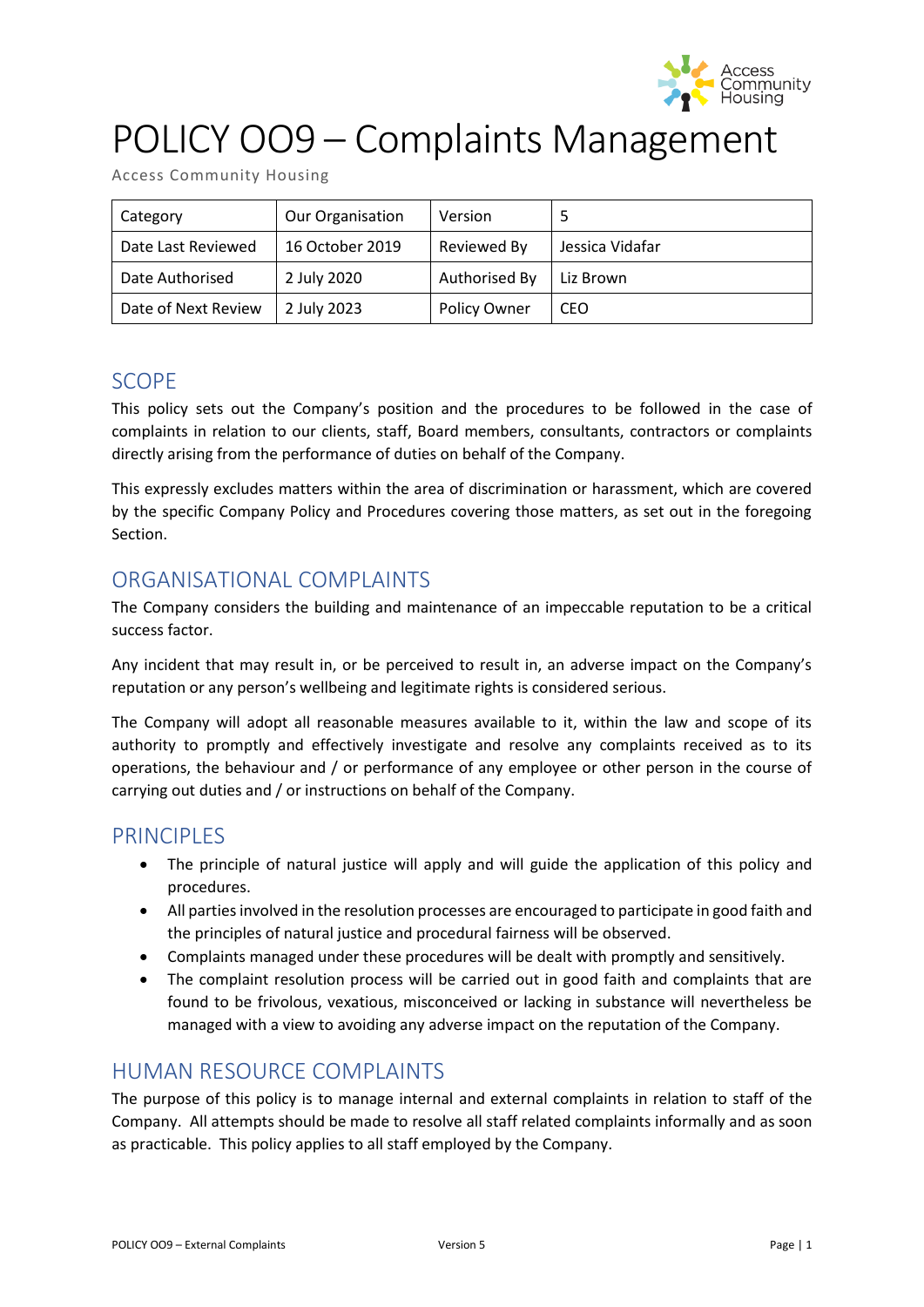In providing a fair and safe workplace where staff will be treated with dignity and respect, the Company will deal with all staff related complaints fairly, sensitively, consistently and in a timely manner. The Company will do so within its legal obligations according to relevant legislation.

The Company:

- Encourage staff to raise issues of concern as soon as practicable
- Will promptly and effectively investigate all complaints
- Where possible will provide staff with a process that allows for complaints to be resolved in an informal manner
- If required will allow for formal mediation to resolve complaints
- Will provide a consistent approach to all complaints to allow for transparency and fairness
- Will ensure that all complaints relating to members of staff remain confidential and that no staff member is disadvantaged through raising a complaint
- Where required, may initiate disciplinary procedure investigations immediately in response to allegations of conduct or behaviour against a staff member that may be considered misconduct or serious misconduct.

## CLIENT COMPLAINTS

Clients have the right to efficient and effective management of complaints and appeals, and will continue to be treated in a respectful manner during any complaints or appeal processes.

Clients have a right to complain and will be provided with information on the processes involved in making a complaint.

Clients have the right to request a review or to appeal any decision made by the Company

The purpose of this policy is to:

- Deal with any matters regarding a complaint or appeal, which tenants may have with the Company.
- Ensure tenants are aware of the processes involved in making a complaint, seeking a review or lodging an appeal of any decision.
- Ensure that a request for a review or an appeal of any decision is dealt with in a transparent and timely manner

ACHC recognises that our clients, their supports, organisations and community members have the right to raise issues of concerns with ACHC. Accordingly, ACHC will endeavour to provide a fair and just environment, by aiming to ensure that clients have access to a process for the resolution of complaints related to the services provided by ACHC.

All complaints will be:

- acknowledged (unless anonymous), investigated and remediated;
- handled in a fair and positive manner with confidentiality maintained (as much as possible) throughout the process;
- recorded on the relevant Complaints Register with high-risk complaints and unresolved complaints included in Board reporting for service improvement purposes. The Complaints Register will include details of the complaint, the actions taken and the outcomes of the complaint; and